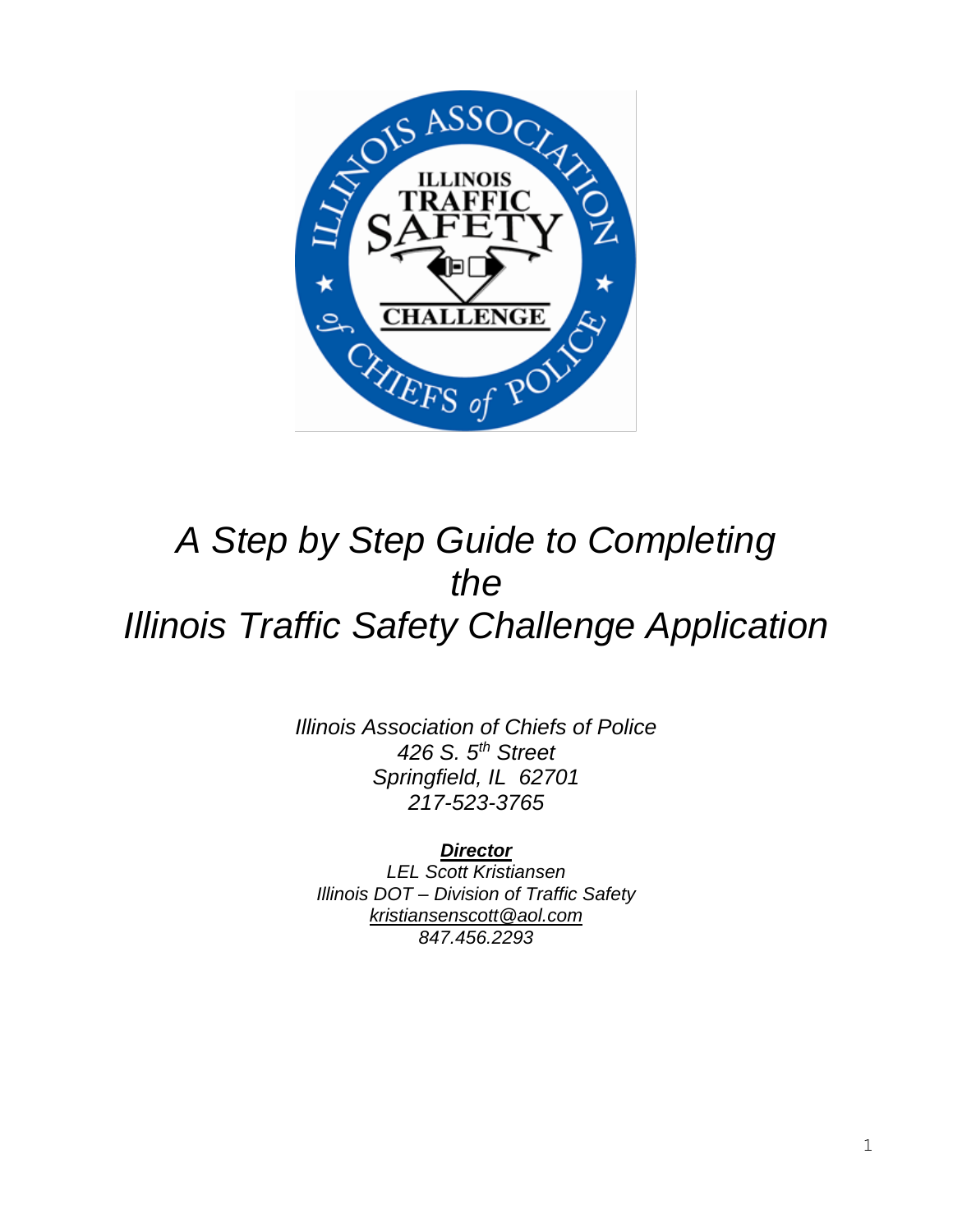# The "Challenge"

#### *What is the Traffic Safety Challenge?*

It is a program coordinated by the Illinois Association of Chiefs of Police (ILACP) Traffic Committee and supported by a NHTSA grant administered through the Illinois Department of Transportation, Division of Traffic Safety, as well as much-appreciated funding from private entities, and recognizes the best overall traffic safety programs in the state. Main areas of concentration are;

## Impaired Driving Speed Occupant Restraint

Throughout the rest of the guide, these will be referred to as the *target areas.*

Agencies submit an application documenting their efforts and effectiveness in these areas at a minimum, but are encouraged to include their work in all areas. Winning programs effectively combine many different strategies to reduce crashes and injuries in their jurisdiction.

#### *Why does the ILACP do this?*

ILACP, IDOT, & NHTSA believe increased traffic enforcement and education in a community result in a decrease in motor vehicle crashes, injuries, and fatalities; and they have the studies to prove it. The Traffic Safety Challenge complements all the other training, enforcement and public information programs that NHTSA and IDOT use to promote traffic safety.

#### *What's in it for my department?*

This competition is a unique way for law enforcement to increase and focus its attention on traffic safety. It provides recognition for exemplary programs, incentives for continuing traffic safety activities, and documentation of effectiveness that can be used in many ways to advocate for the agency. Every department participates to some degree in traffic safety programs, so entering the Challenge doesn't require a great deal of extra commitment on an agency's part. Merely taking the time to document current activity has produced many winners.

Being recognized as a winner brings a great deal of positive awareness to a department, may yield benefits at budget time, and enhances an agency's reputation as one which is "tough on crime" yet prioritizes safety on its roadways.

## *Completing a Challenge Application*

This guide is designed to assist you in assembling an application for the Illinois Challenge program only. **Paper applications for the National Law Enforcement Challenge (NLEC) will no longer be accepted as of 2012**; **see [www.theiacp.org](http://www.theiacp.org/) for further information.** By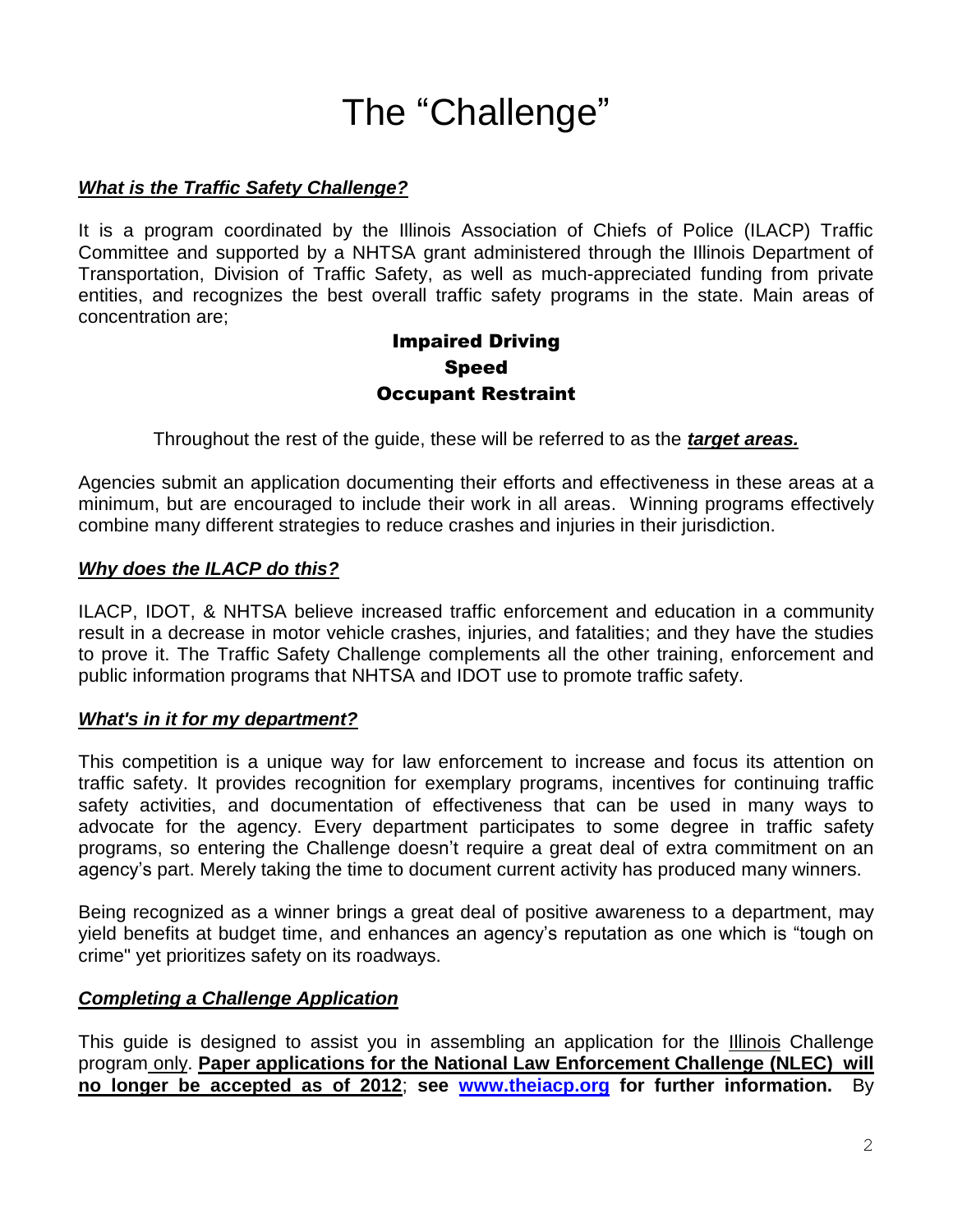following these simple recommendations it will be much easier for the judges to locate necessary information, thus giving your application an edge that could make the difference. The National Challenge and the Illinois program have much in common; judging criteria and applications mirror each other but do differ in category sizes and criteria; however these differences do not require your attention; the NLEC judges will make necessary adjustments. Additionally, a group of agencies may work together in their efforts throughout the year, and can combine their data in a separate application to submit a "Multi-Jurisdictional" entry.

Agencies typically submit a bound application or a binder, which must document their overall traffic safety efforts in the categories of;

- $\div$  Policies and Guidelines
- Officer Training
- ← Public Information & Education
- ← Officer and Citizen Recognition
- $\div$  Enforcement Activities
- **← Effectiveness of Efforts**

## *How are the Applications Judged?*

After placing agencies into categories based on size and type, a panel of judges reviews each application and assigns points based on certain established criteria. The judges' points are then averaged to arrive at a final result, and agencies are ranked by score. A minimum of 75 points MUST be earned to receive an award. There may be categories where no awards are presented due to either a lack of entries or not enough agencies achieving a minimum score.

All of the judges are members of the law enforcement community, public safety, and/or corporate partners who have demonstrated advanced knowledge of and familiarity with highway safety issues as well as strategies, initiatives and methods to address them.

## *General Tips on What Makes a Winning Submission*

- $\triangleright$  First impressions count. A neat, well-organized application that is easy to follow and contains only necessary information makes a big difference.
- $\triangleright$  Maximum of one-inch thick presentation. (Bound or binder)
	- $\circ$  Make sure all the information is securely attached. If anything falls out, it may end up out of order when being put back together.
	- o Organize the categories in the same order they are listed in the application, and label the sections with the category name; include and highlight only the appropriate information in your documentation.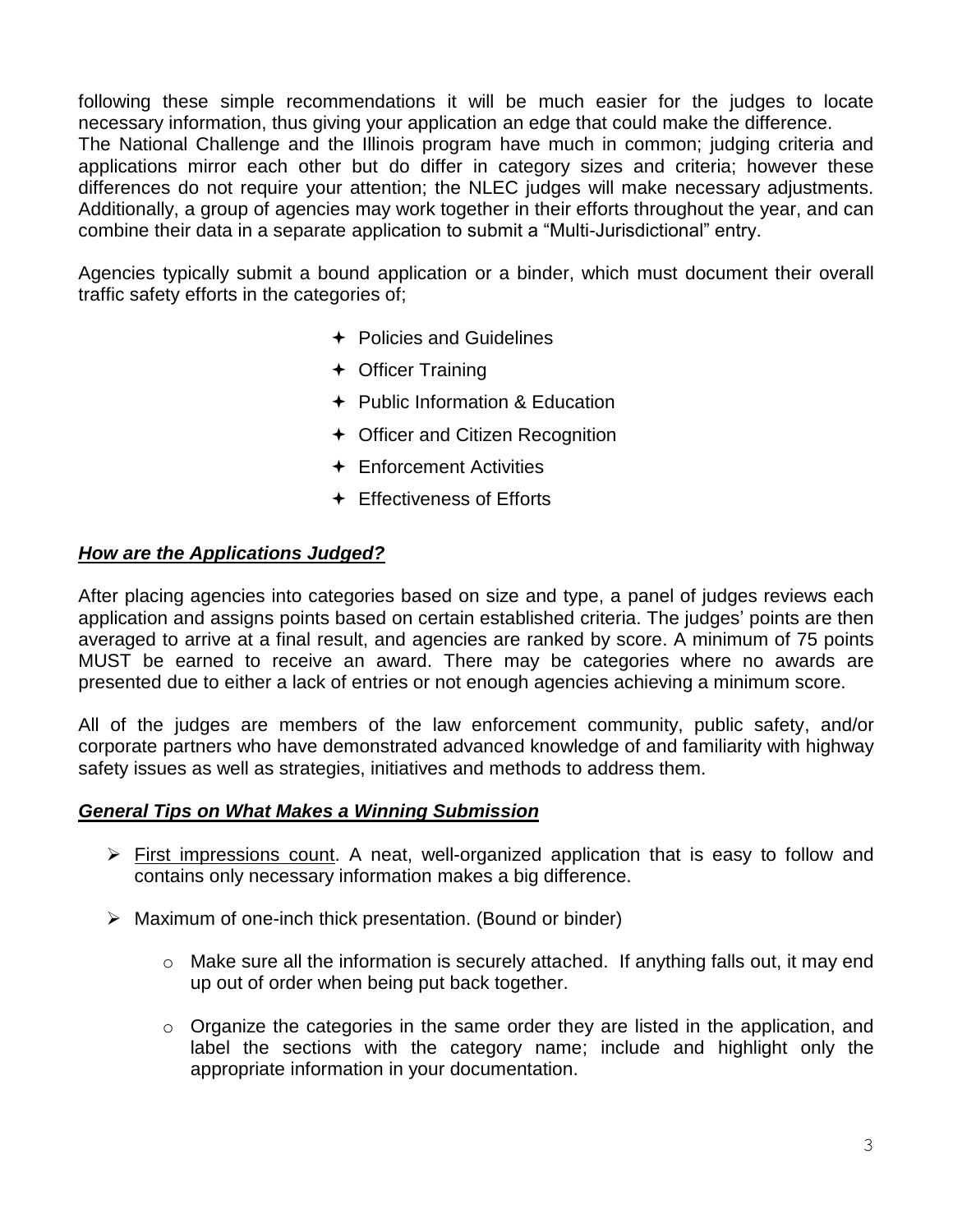- $\triangleright$  Make sure you address every question asked do not say N/A or leave blank without an explanation.
	- $\circ$  Sometimes the difference between 1<sup>st</sup> and 3<sup>rd</sup> place is two or three points, so every piece of information is important. If you fail to include one policy or one piece of data, it can make the difference between placing and not placing at all.
- $\triangleright$  Lists and graphs/charts are very helpful to document topics such as training. Graphics are much better than lengthy, densely written text.
- $\triangleright$  Scan your articles and photos; avoid photocopying if at all possible. Do not forget to use captions to explain your pictures and how they apply to your program. Make sure to include dates on pictures, press releases, articles, etc. Undated information is suspect.
- $\triangleright$  Do not include minutiae only what counts. Quality is more important than quantity.
- $\triangleright$  Do not include actual handouts, key rings, pencils, brochures, etc. scan or photograph.
- $\triangleright$  No videos, audio or computer-based presentations will be considered.
- $\triangleright$  Proper spelling and grammar cannot be overstressed.

#### *Organizing Your Application*

There is no standard format; however there are some things you can do to make your entry more noteworthy. Most importantly, follow the application format and sequence. **The actual application form should be the first item in your submission;** entries without an application form are considered incomplete and will not be judged. Next are the necessary six sections or chapters, following the order of the application form, one for each of the judging criteria.

*Include an additional, separate section at the end of your entry for each special award category for which you want to be considered*.

#### *Introduction*

The minimum areas that must be addressed are occupant protection, impaired driving, and speed; but you should include any other traffic safety aspect you have addressed, along with the solution(s) developed to combat these problems. Provide one to three years of data, any traffic studies, or other relevant information used to back up your problem identification.

#### *Policies & Guidelines*

Applicants **MUST provide an actual copy** of their polices and guidelines for - safety belt use within the agency, and then *enforcement* policies and guidelines for safety belt, child passenger safety restraints, impaired driving, and speed. Critical information such as the date it was written, title, etc., are mandatory. DO NOT just rephrase or replicate the wording of your policy – a copy of the actual policy is required.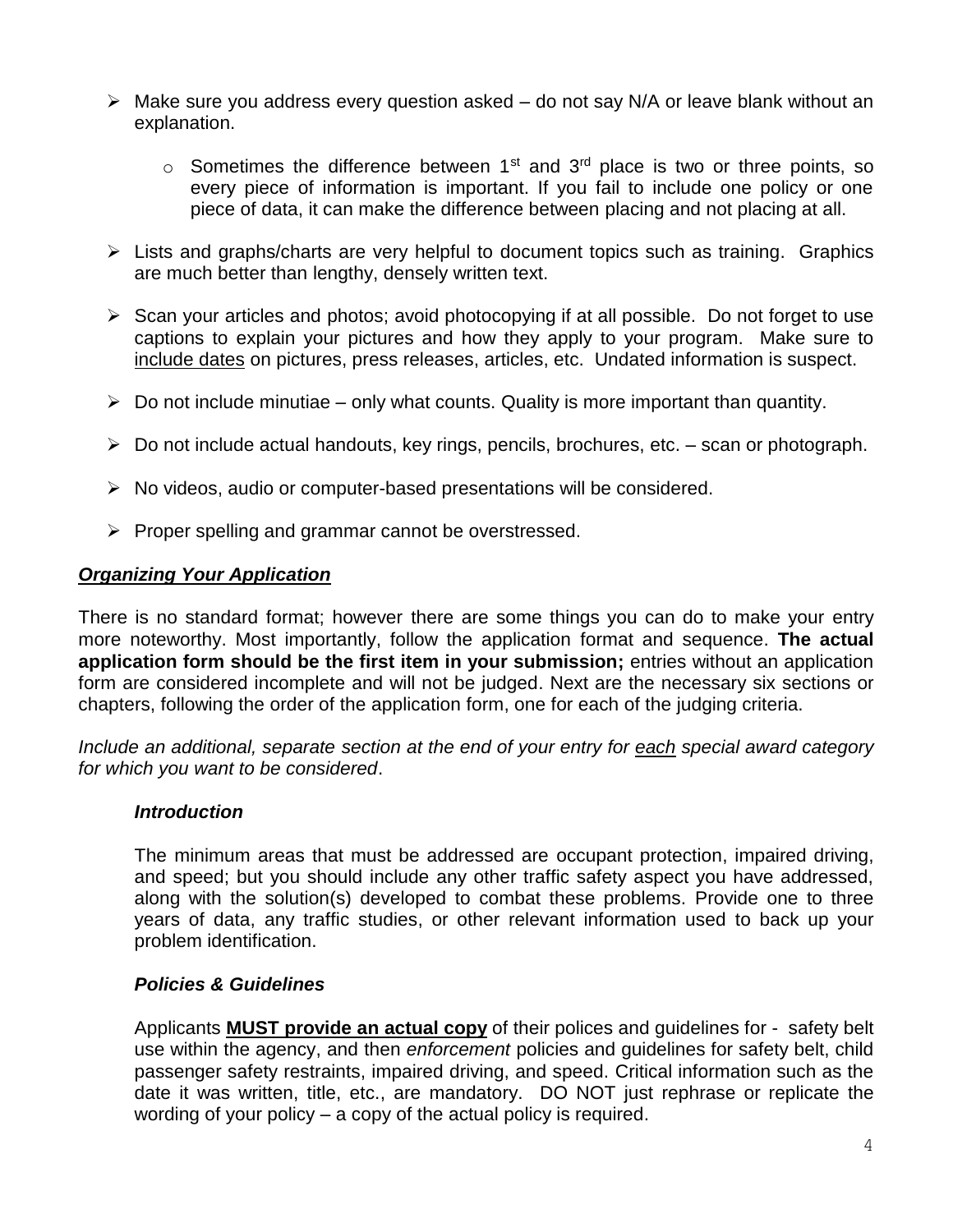- $\circ$  Include only the page(s) with the necessary information, not the entire policy. If your belt use policy is one page of a fourteen page policy, include only that page, and highlight the pertinent language.
- $\triangleright$  If your agency does not have a policy for the target area(s), provide a brief statement saying so – do not make the judges search for something that isn't there.
- $\triangleright$  Do not say that you have a policy, and then neglect to include it. You will not receive points for a missing policy.
- Enforcement policies and/or guidelines are *clear directives* emphasizing the importance of definitive actions to address impaired driving, speeding, seat belt, and child safety seat violations, not suggestions or recommendations.
	- o Enforcement guidelines should be specific one for each area listed.
	- o Guidelines may be part of a policy/procedure statement; agency goals and objectives; operational plans; or internal memoranda.
	- $\circ$  The policies should be directed to ALL agency members, not just a traffic unit, for example.
	- o Neither a copy of state law nor a memorandum "recommending" belt use by employees or enforcement in the target areas is considered a policy.
	- o Do not include operational plans or procedures (DUI checkpoints or arrest processing, etc.) unless necessary for the application.

## *Training*

Outline training conducted/received during the year in occupant protection, impaired driving (detection and apprehension), speed enforcement, or any other comprehensive traffic safety topic. Provide a brief narrative about the training your agency conducted/received during the past year, but the use of graphics to document the information is *highly* recommended. Include the percentage of officers trained in each category. Also include other recent training over the past few years that still may be applicable today (child passenger safety technicians, crash reconstructionists, etc.)

- $\triangleright$  DO NOT include training that has nothing to do with the categories or did not occur in the current year (unless it is under "recent" traffic safety training).
- $\triangleright$  DO NOT include basic academy training or FTO training.
- DO NOT include entire training manuals, certificates, or rosters of each class conducted.
- $\triangleright$  You MUST show documentation for each claim made.
- $\triangleright$  Be sure to provide the percentage of sworn personnel trained and the type of training conducted. (SFST, user updates, and many other programs can be presented over several roll call sessions – take advantage of this type of training.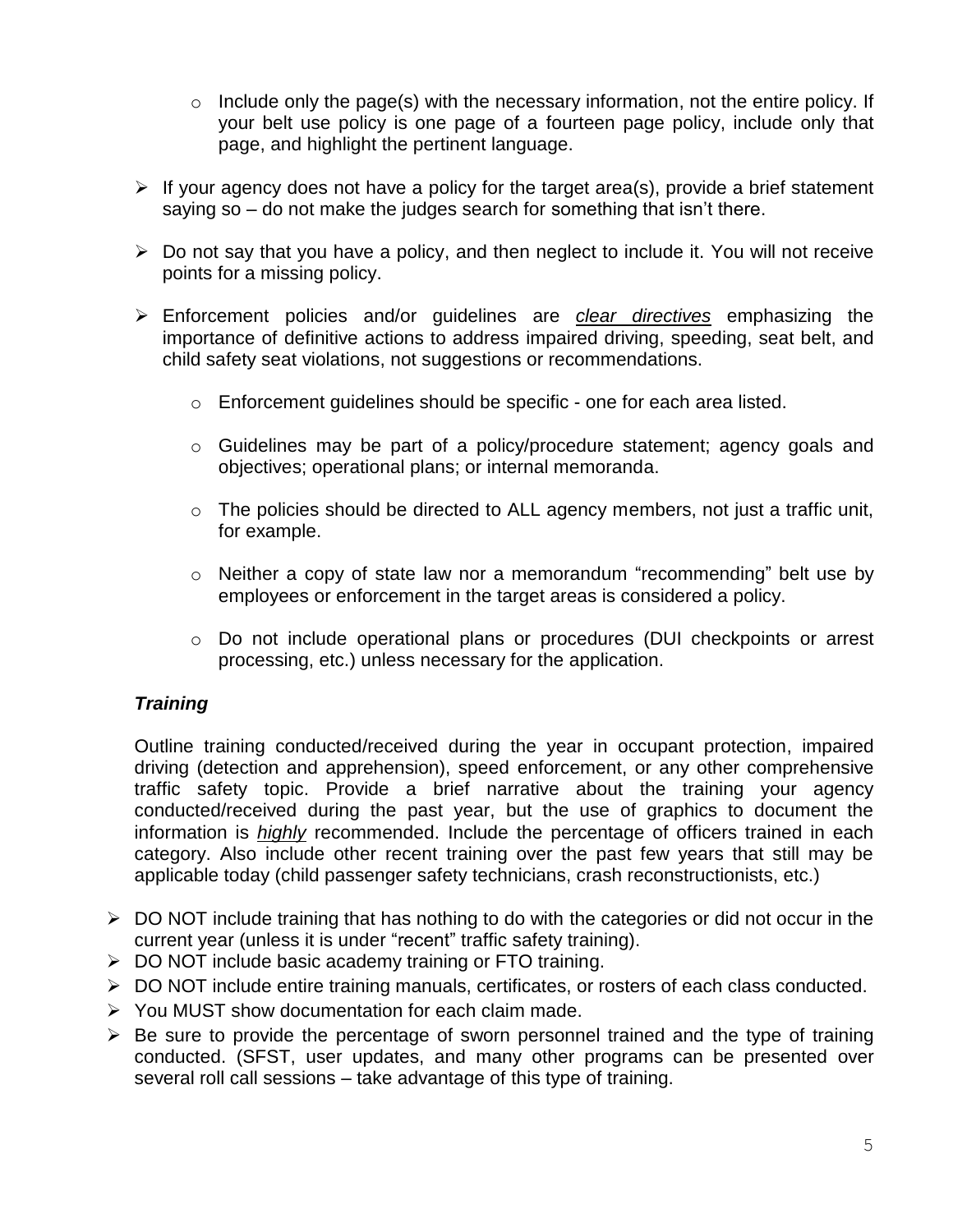- $\triangleright$  Provide a brief narrative of all of your training activities how were they conducted? Roll call, training bulletins, cross-training, formal and informal schools, seminars and conferences should all be included.
- $\triangleright$  Consider including a matrix of the types of training provided and how many officers were trained or updated during the year.
- $\triangleright$  For past training include only what is still relevant today i.e. child seat techs, crash reconstructionists, etc. Past 3-4 years would be sufficient if that training is up to date, and is still being utilized by that person today.

## *Incentives & Recognition (Officer and Public)*

Additional points are earned by agencies that reward officers for a job well done and citizens who practice safe driving. Rewards and incentives are important elements in letting people know that traffic safety is a priority in the community and the agency.

 Participation in *Saved by the Belt* programs (your own or IDOT's). You MUST include specifics on how many were recognized in that past year as well as supporting documentation – photos, certificates, etc. Compare to the number of total crashes.

Agencies must provide examples of recognition of officers who excel in impaired driving enforcement, occupant restraint, and speed enforcement. Letters of commendation, uniform pins or ribbons, plaques, certificates, etc., are examples of recognition. Do not include recognition that is not traffic safety related.

### *Public Information & Education*

This section is very important. It is where agencies provide detailed information about the ways they explain the issues of occupant protection, impaired driving, speed enforcement, and overall traffic safety. Show your creativity in presenting your programs, public information and education efforts and of your efforts to publicize high visible enforcement throughout the year...

This is where all "non-enforcement" activities during the year are highlighted. Activities should include: citizen police academies (if traffic was a topic), high school mock DUI crashes, posters, signs, billboards, educational pamphlets and brochures, child seat programs, press releases, web site information, newspaper articles, social media, photos and other similar items.

Agencies should also include their non-enforcement participation in state and national campaigns such as Click It or Ticket, National Drunk and Drugged Driving Prevention Month, National Child Passenger Safety Week, etc. in this section.

- $\triangleright$  Show the judges what you have done: Photos/news articles/letters/etc. Use pictures to highlight your narrative (make sure they all have captions and dates).
- $\triangleright$  Give details on each activity/program and how well it worked. Who was involved? Did you build community partnerships?
- $\triangleright$  Make sure you include all of the areas you covered in addition to the target areas; pedestrian/bicycle, railroad crossing, teen distracted driving, etc.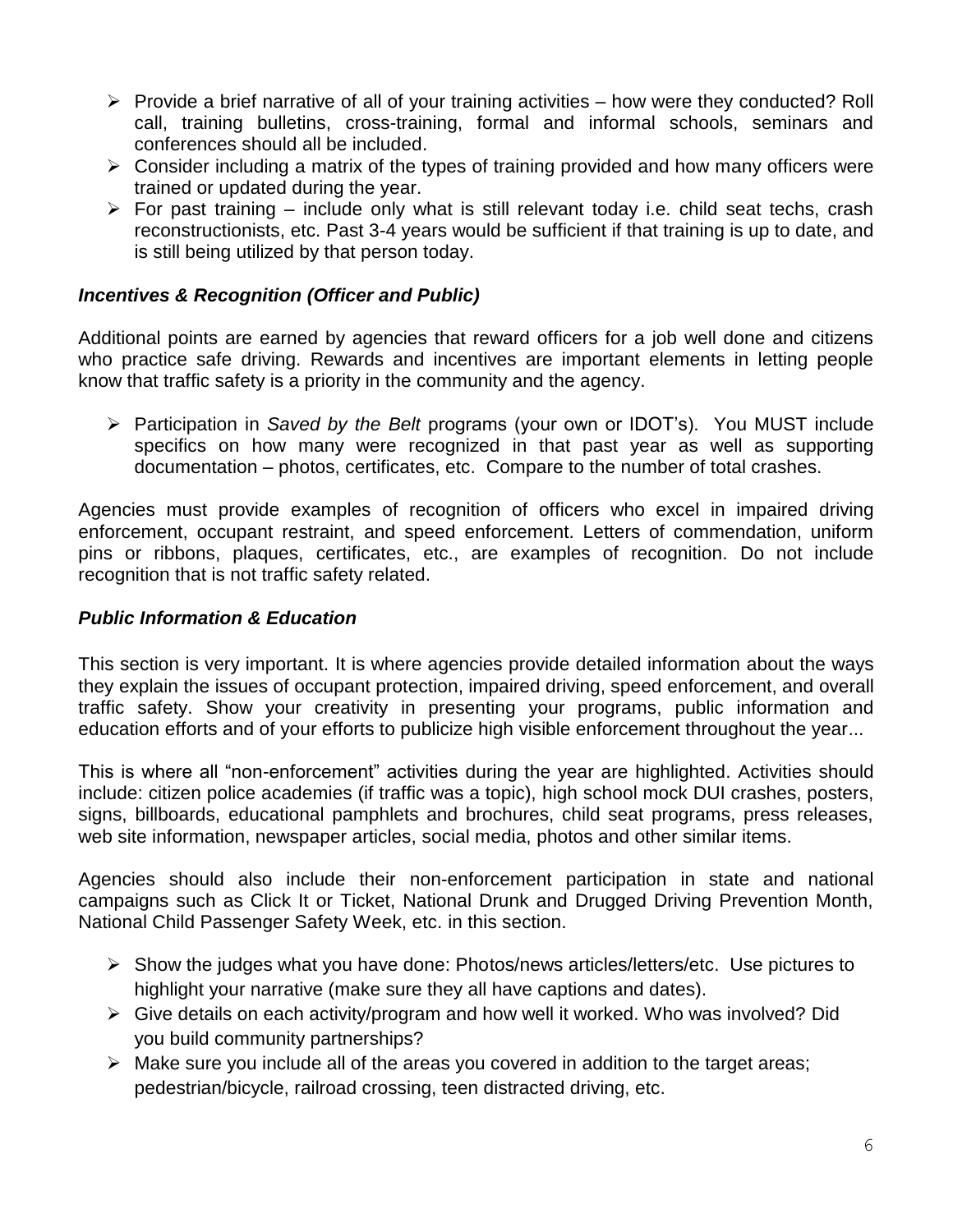## *Enforcement Activity*

**On the Application page,** provide the number of citations/warnings issued by your department during routine patrol and during special enforcement efforts for the last **three** (**3) years**.

- $\triangleright$  Safety belt citations
- $\triangleright$  Child restraint citations
- $\triangleright$  Speed related citations (including too fast for conditions and failure to reduce speed)
- $\triangleright$  Impaired driving arrests (including Zero Tolerance)
- $\triangleright$  Number and type of special enforcement efforts not only in target areas, but any other traffic enforcement detail. Show not only the number of special enforcement efforts but give specifics, how many officers participated, for how many hours, how many citations were written, how many arrests made?
- $\triangleright$  Special enforcement efforts would typically include the following:
	- o DUI roadblocks or DUI saturation patrols as part of a special assignment (assigning an officer to concentrate on impaired driving enforcement each night does NOT equal 365 special enforcement efforts).
	- o Seat Belt Enforcement Zones (roadblocks or targeted enforcement during campaigns)
	- o Speed Enforcement Zones (targeted enforcement at specific locations)
	- o Any other special enforcement such as; a citizen requests speed enforcement in a problem area and an officer is specifically assigned there for one week, that is one special enforcement effort. Same would hold true for stop sign violations, targeted enforcement at high crash intersections, pedestrian concerns, etc.
- $\triangleright$  The numbers should make sense compared to the number of officers in your department. (If you issued 250 citations for seat belt violations that's great, unless you have 200 officers, then it isn't good at all.)
- $\triangleright$  Provide a narrative explaining in detail what you accomplished in these waves.
- $\triangleright$  If you have shown an improvement over previous periods or years (recent data not from 10 years ago), show it. **The application page should show 3 years worth of numbers,** but your attached narrative should explain annual numbers and any improvement or setback over the years. Maybe there's a reason why crashes are up; did you have major road construction, large numbers of new residents, more retail?

#### *How Effective Were You?*

The secret to this section is very simple: do the research and find the numbers. This is not only important to complete your application but this data will also help you evaluate and build your entire traffic safety program(s). This information can be used as a barometer of how well your agency is doing.

At a minimum, address your traffic program's effectiveness in the following areas:

- $\triangleright$  Change in safety belt use.
	- $\circ$  You must show the difference. What was the change in the belt use rate during the year? You are required to conduct seat belt use surveys as close to the start and the end of the year as possible.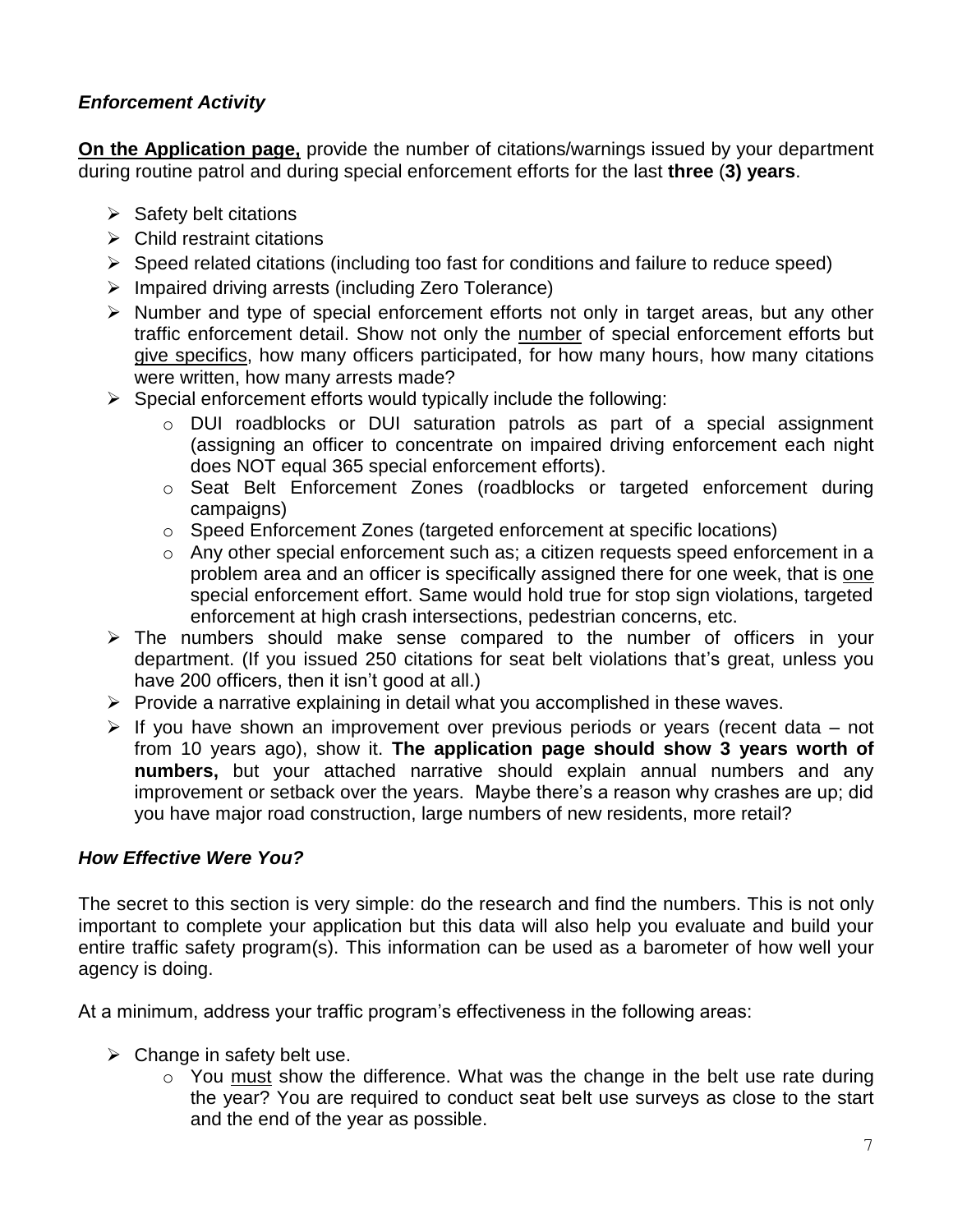- $\triangleright$  You must show the numbers of speed and alcohol related fatality and injury crashes.
	- o How do they compare to previous years?
	- o Use graphs and charts to illustrate this change.
- $\triangleright$  If you state "unknown" you will not get credit. Do the research. Analyze the numbers.
- Your effectiveness documentation should also include results of some of your enforcement programs.
- $\triangleright$  Provide a narrative of your effectiveness. How did the programs affect your results and did the community support your efforts?
- $\triangleright$  How many total crashes during the year and how does that compare to previous years?
- $\triangleright$  Are you conducting analyses?
	- o Where are your top 5 problem crash areas?
	- o What is causing these crashes?
	- o Are you directing proactive enforcement to target the violations?
	- o Is there a correlation between enforcement and belt use?
	- o What about in the number of personal injury crashes?

While this may seem difficult for smaller departments, it is always a good idea to keep track of this data no matter your size. It can be used to help plan and make program decisions in your agency and help you determine how to allocate resources. Judges will be looking for information such as:

- Did your safety belt use rate increase?
- Did your total crashes decrease?
- Did your total injury crashes decrease?
- Did your alcohol or speed-related crashes decrease?
- Did your enforcement of seat belts, child seats, speeding or impaired driving increase?
- Did you increase your number of special enforcement efforts?
- Did you increase your public education initiatives?

If the answer to any of these questions is no; this is your opportunity to explain why.

## *Quality of Submission*

The following questions will be considered and a score for presentation will be awarded by the judges.

- $\triangleright$  How well did you organize your application? (Your submission should follow the order of the application.) The judges will look at how much effort you expended in preparing your application.
- $\triangleright$  Make things easy to find. Remember, there will be dozens of applications for the judges to consider. Use properly labeled tabs to locate important items.
- DO NOT send more than 1-one inch binder, you will not be judged by weight or volume, but by quality, accomplishments, and completeness. Submissions larger than one inch will not be judged.